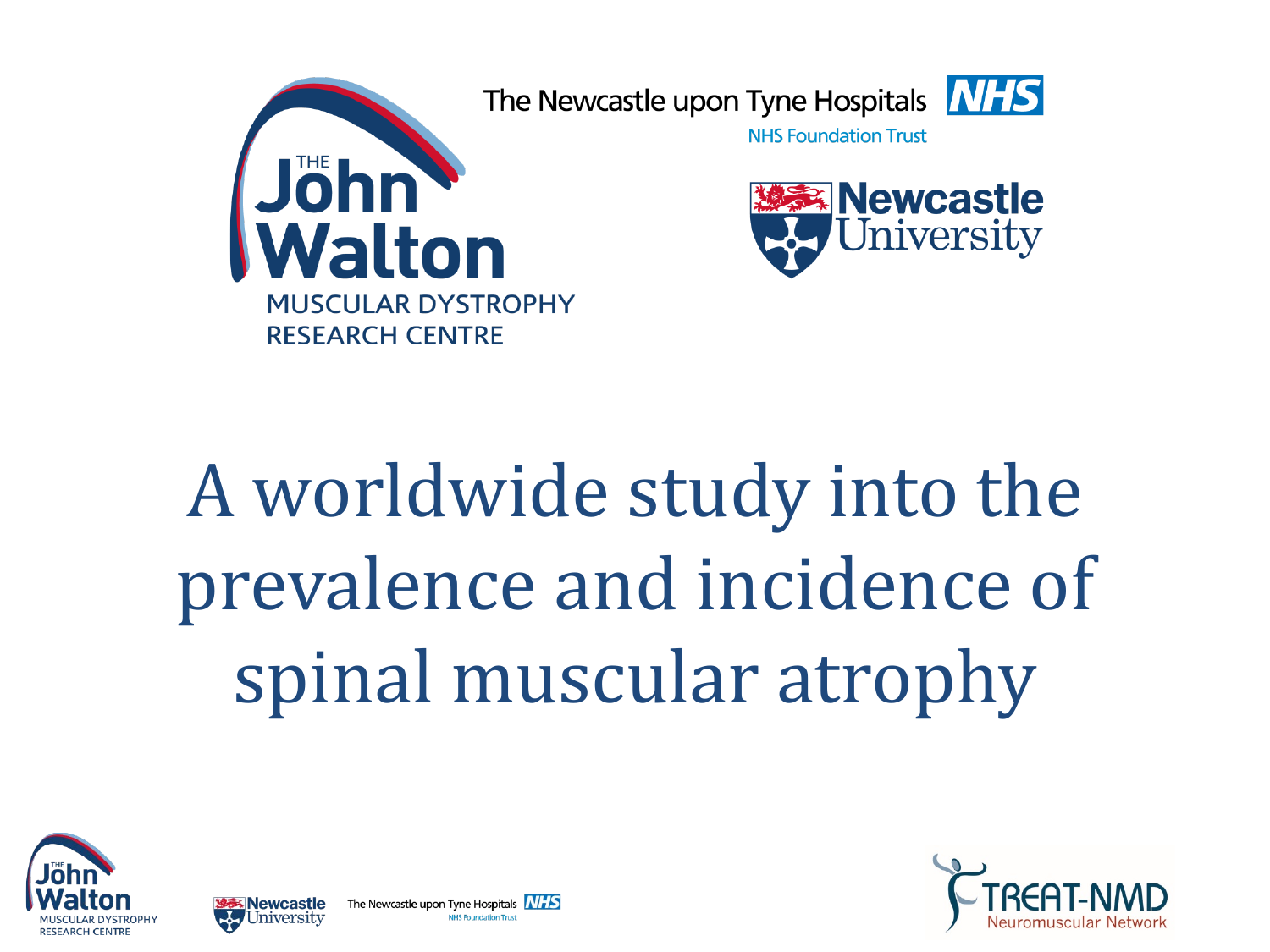## Spinal muscular atrophy

- Degeneration of spinal cord motor neurons
- Caused by mutations in *SMN1* gene

| <b>SMA type</b> | Age at onset                        | <b>Highest achieved function</b> | <b>Natural age of death</b> |
|-----------------|-------------------------------------|----------------------------------|-----------------------------|
|                 | <b>Prenatal/Foetal</b>              | <b>Nil</b>                       | <6 months                   |
|                 | <6 months                           | <b>Never sit</b>                 | <2 years                    |
|                 | 6-18 months                         | <b>Sit</b>                       | >2 years                    |
|                 | >18 months                          | <b>Stand and walk</b>            | <b>Adult</b>                |
| IV              | Adult $(2^{nd}$ or $3^{rd}$ decade) | Walk during adulthood            | Adult                       |

- Prevalence ~1-2 per 100 000
- Incidence 1 in 10 000





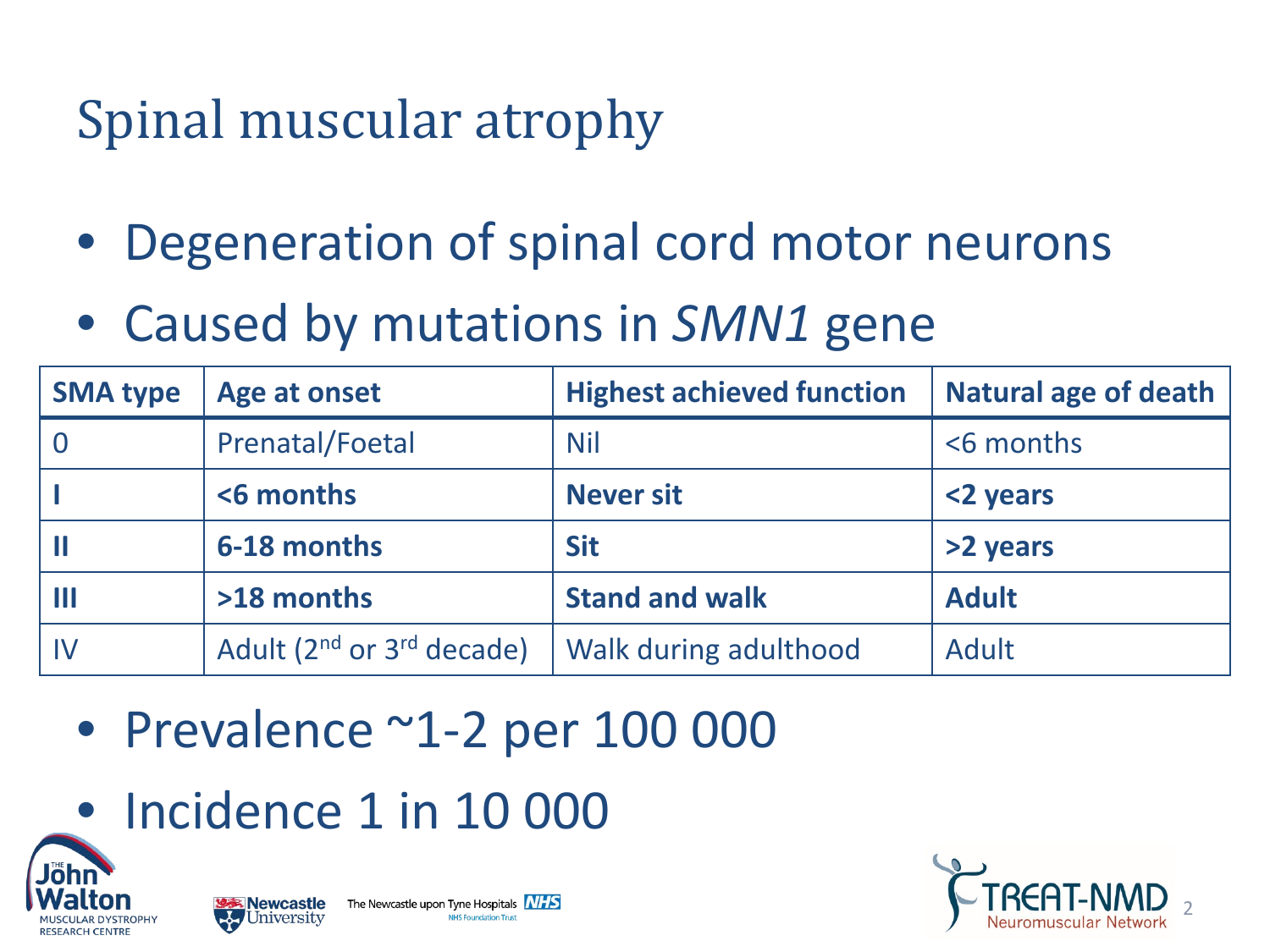### Methods

- Literature review
- **TREAT-NMD Global SMA Registry enquiry**
- **TREAT-NMD Care and Trial Sites Registry enquiry**
- Survey among genetic laboratories





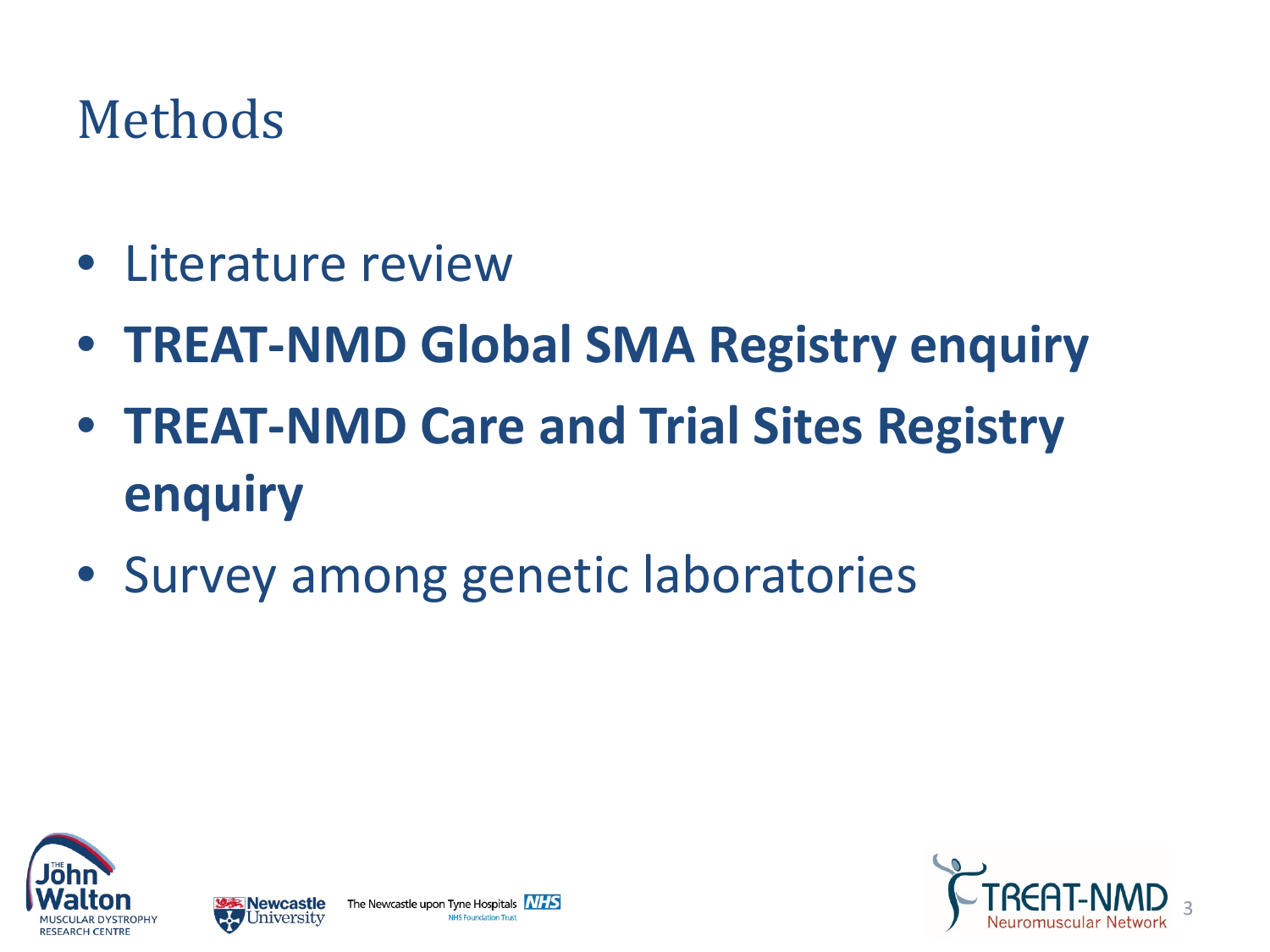## TREAT-NMD Global SMA Registry enquiry (1)

#### **Response**

- 26 registries (29 countries)
- Total 4526 patients (1 Sept 2015)







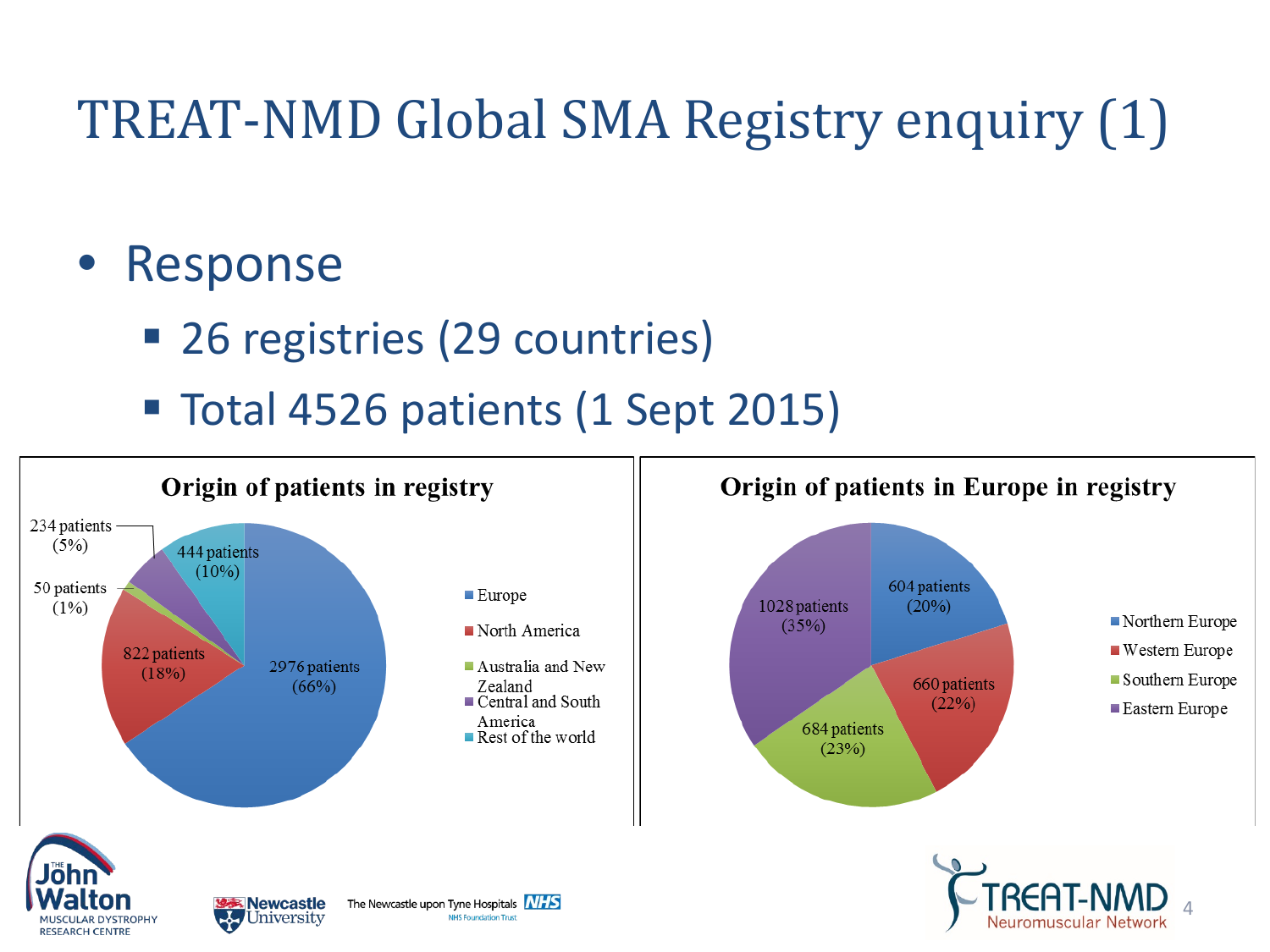## TREAT-NMD Global SMA Registry enquiry (2)

• Majority of patients SMA type II









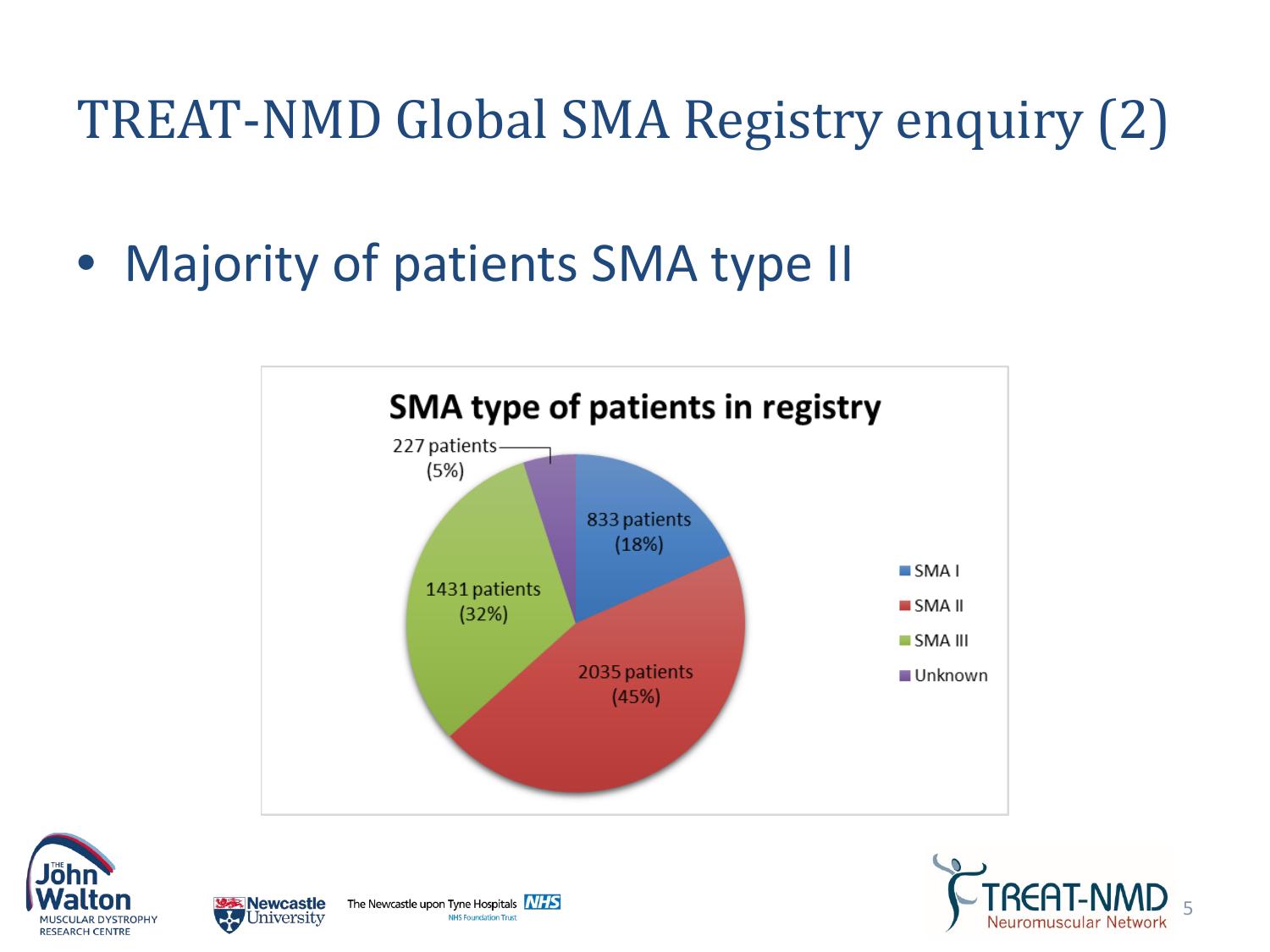## TREAT-NMD Global SMA Registry enquiry (3)

• Nearly even split male and female









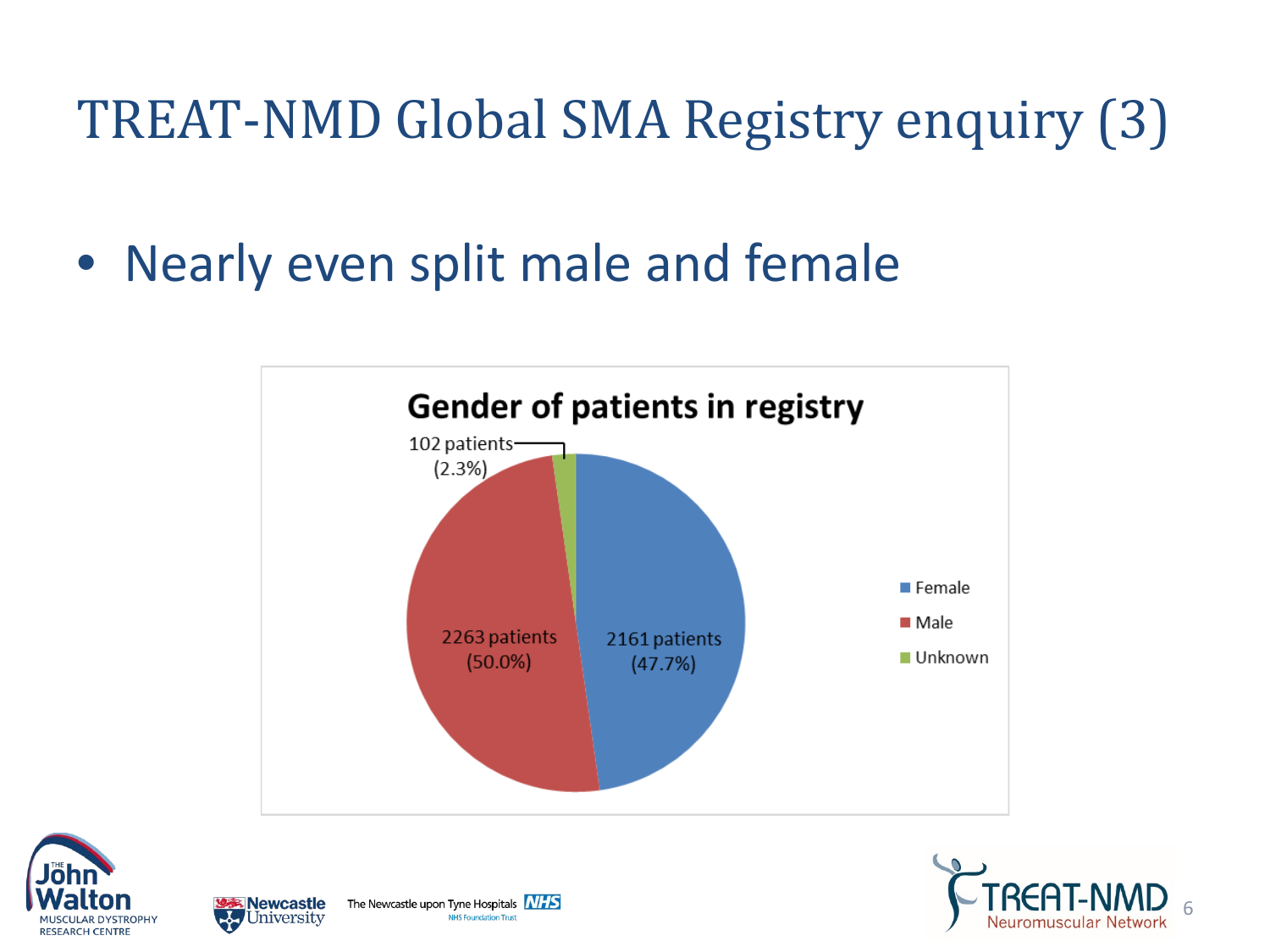## TREAT-NMD Global SMA Registry enquiry (4)

- In general ~2-5 times lower prevalence than literature
- Possible reasons
	- Most literature predates genetic testing
	- Date of registry set-up
	- **Genetic diagnosis pending for some patients**
	- **Purpose of the registry**





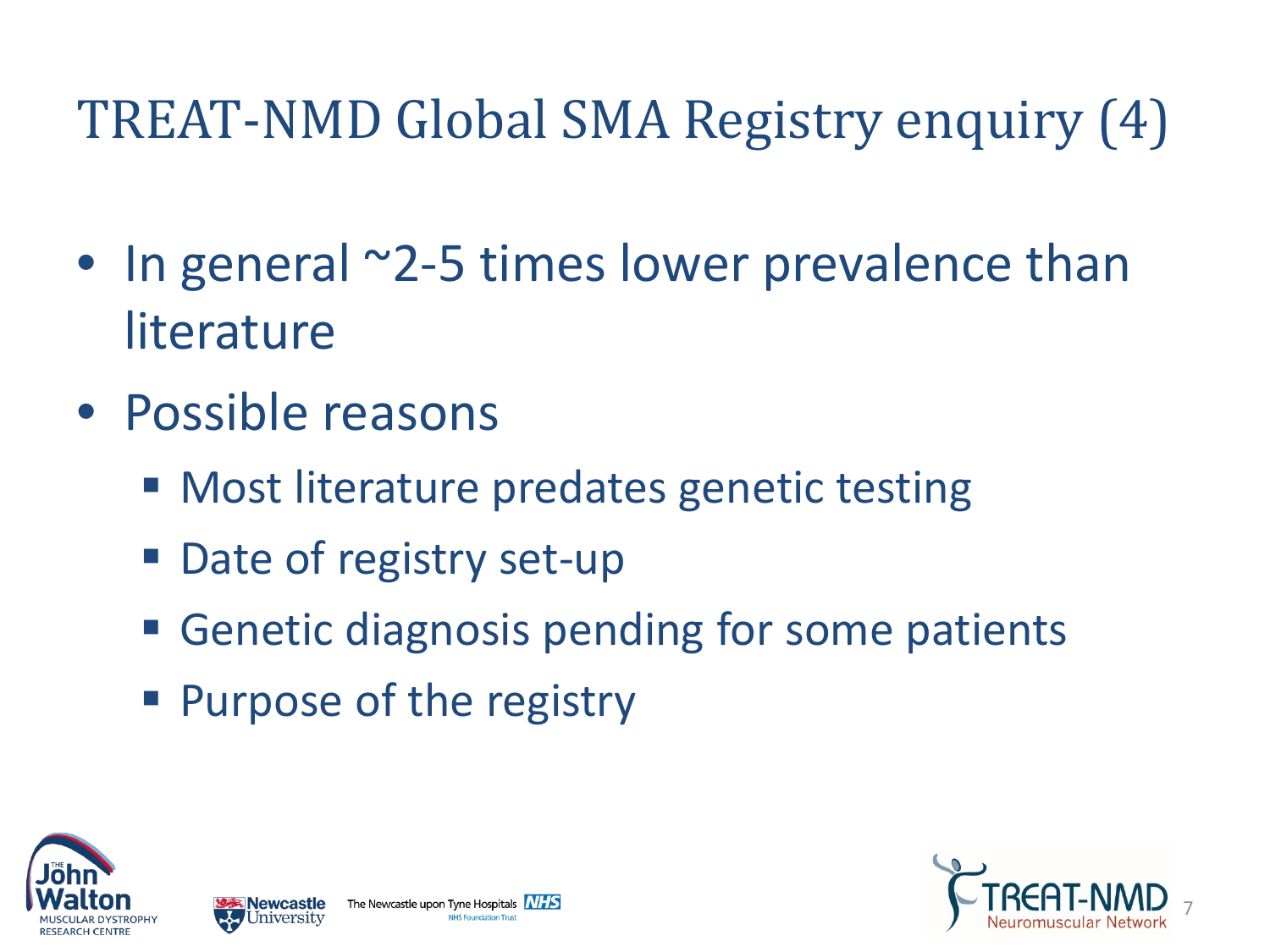#### TREAT-NMD Care and Trial Sites Registry Enquiry (1)

#### • Response

• Data from 42 countries

Total 6559 patients (15 Dec 2015)







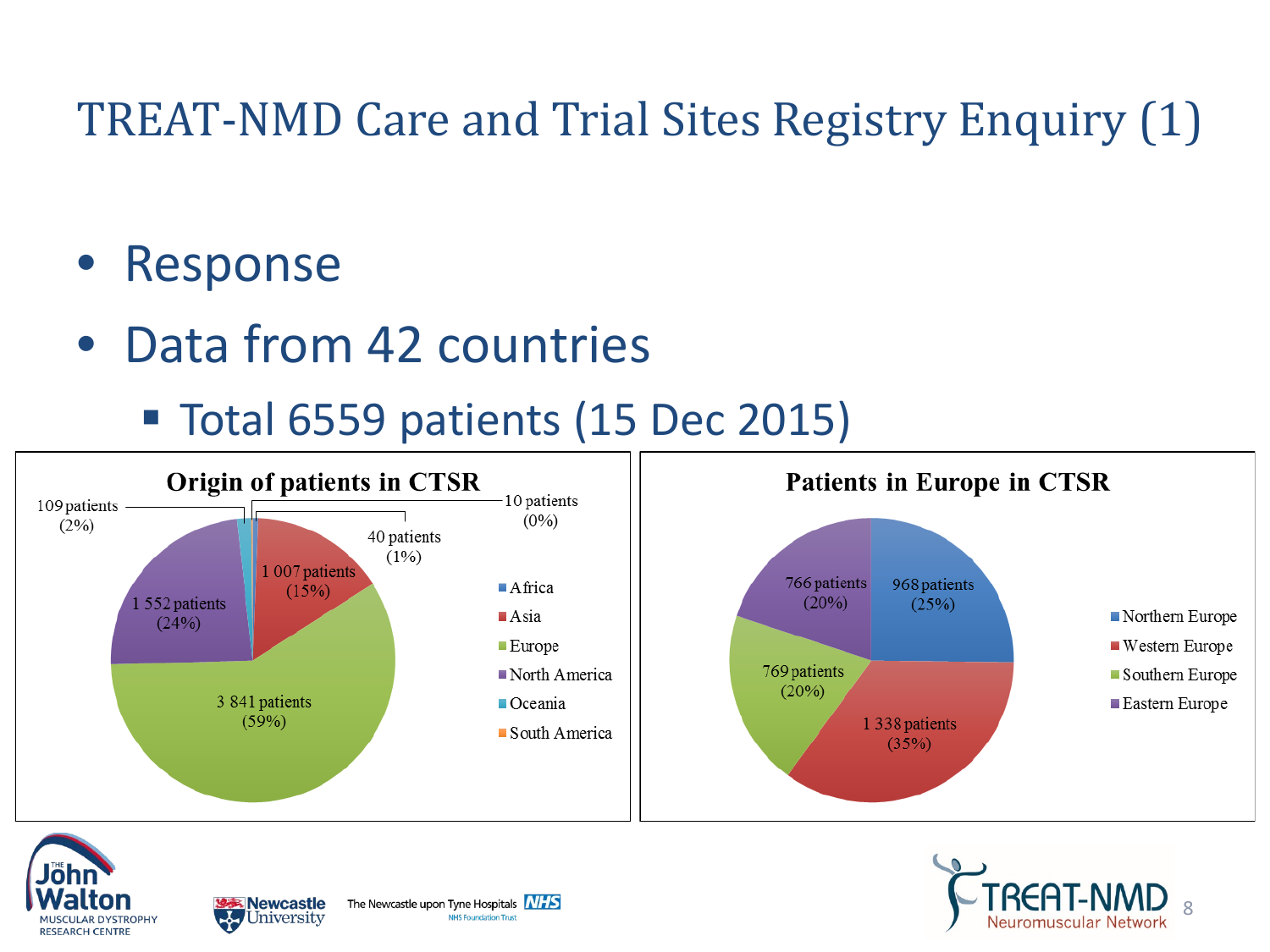TREAT-NMD Care and Trial Sites Registry Enquiry (2)

• Majority of patients SMA type II









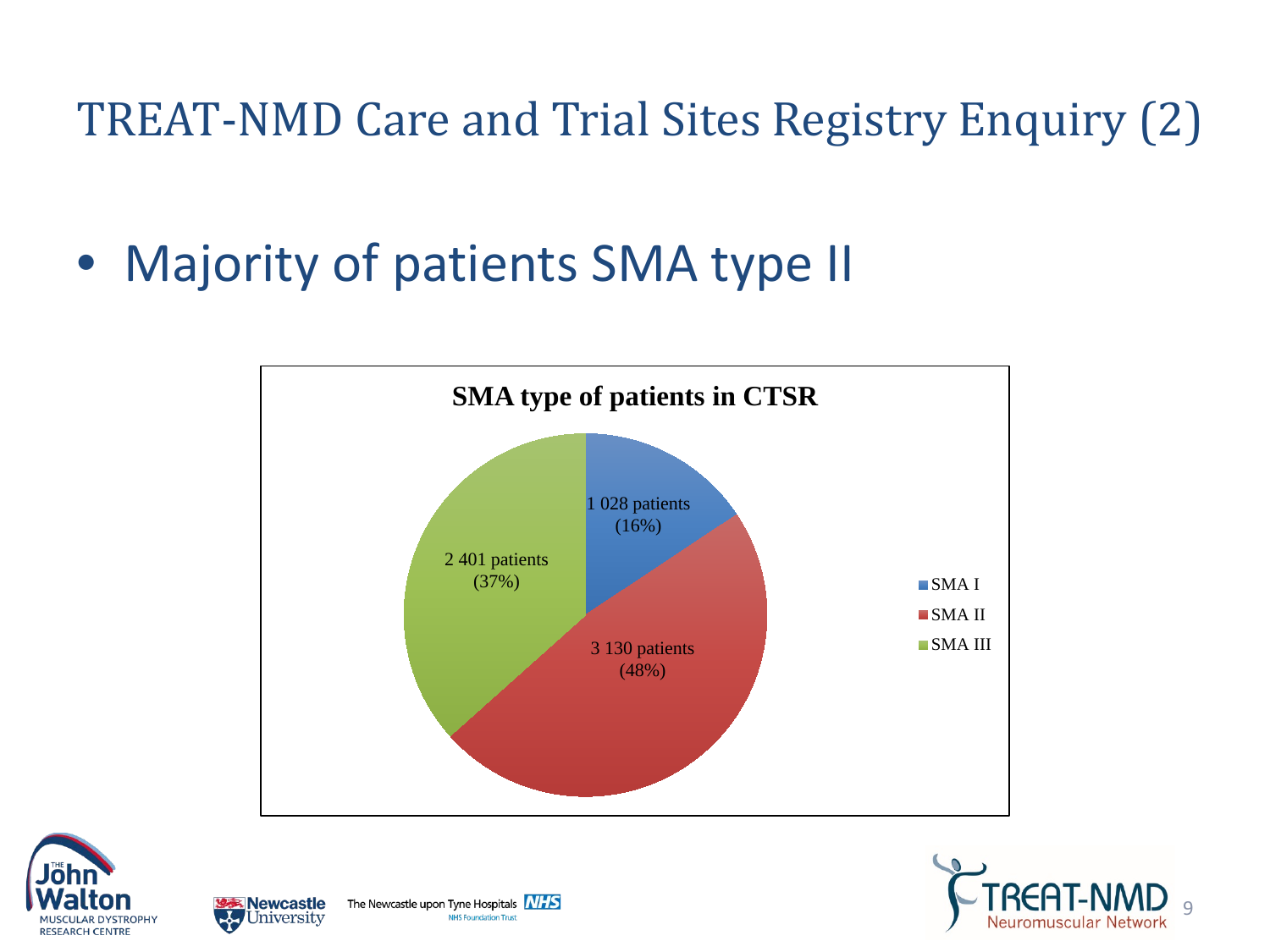#### TREAT-NMD Care and Trial Sites Registry Enquiry (3)

- Prevalence also lower than literature
	- Differs per country: differences in health system
- Possible reasons
	- Only specialised neuromuscular clinical sites:
		- Not all patients visit/have access to these sites
	- Some patients only clinically diagnosed
	- Some countries patients not identified due to lack genetic testing





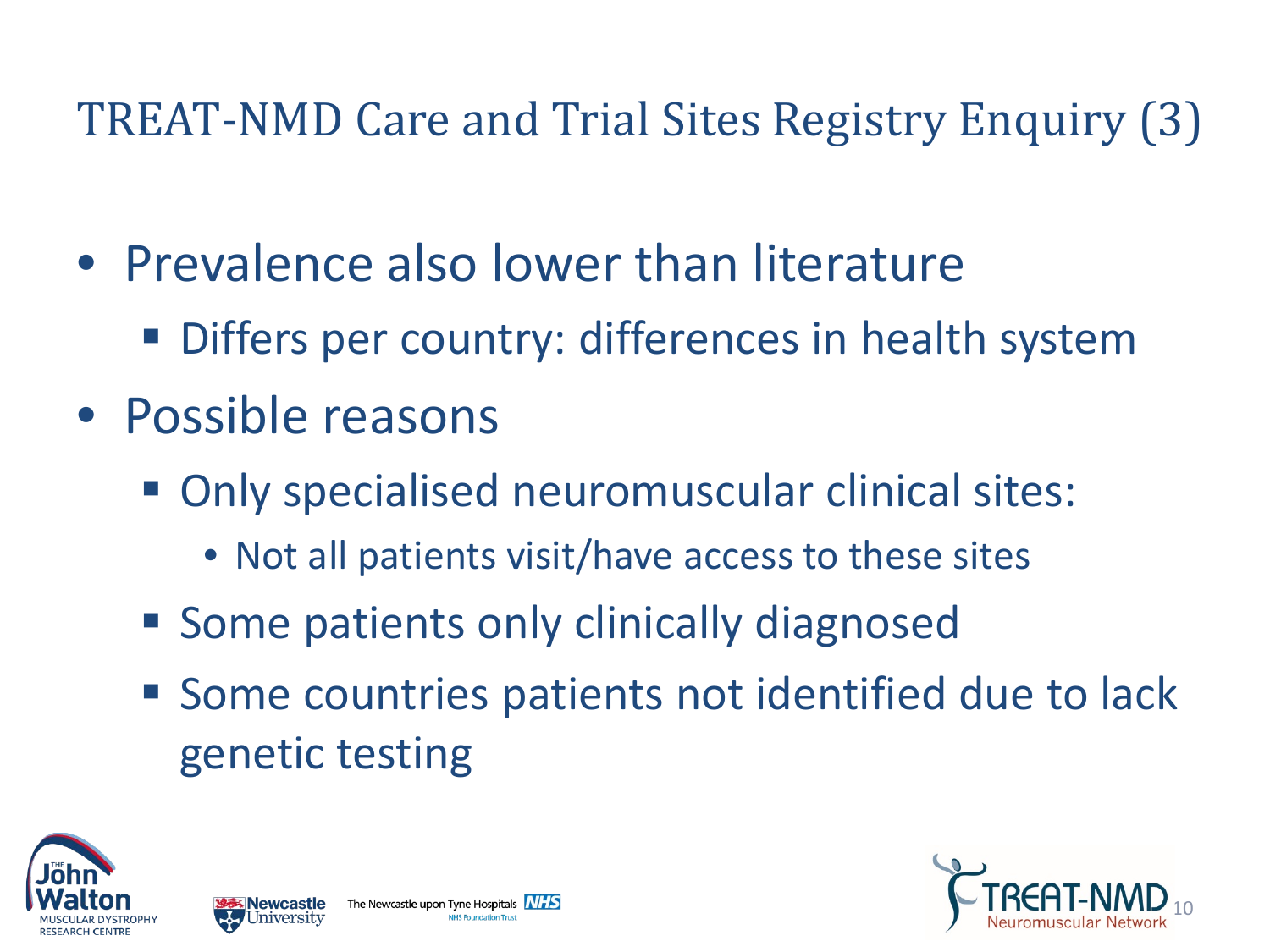## Survey among genetic laboratories

- Online questionnaire to 294 laboratories (53 countries)
- Response rate variable
	- In total 158 responses (40 countries)
		- 17 countries (fairly) good response rate
			- All in Europe
- Results
	- Incidence around 1 in 5000 to 10 000
	- **Generally incidence rates increase when moving from** North Europe to the South and the East